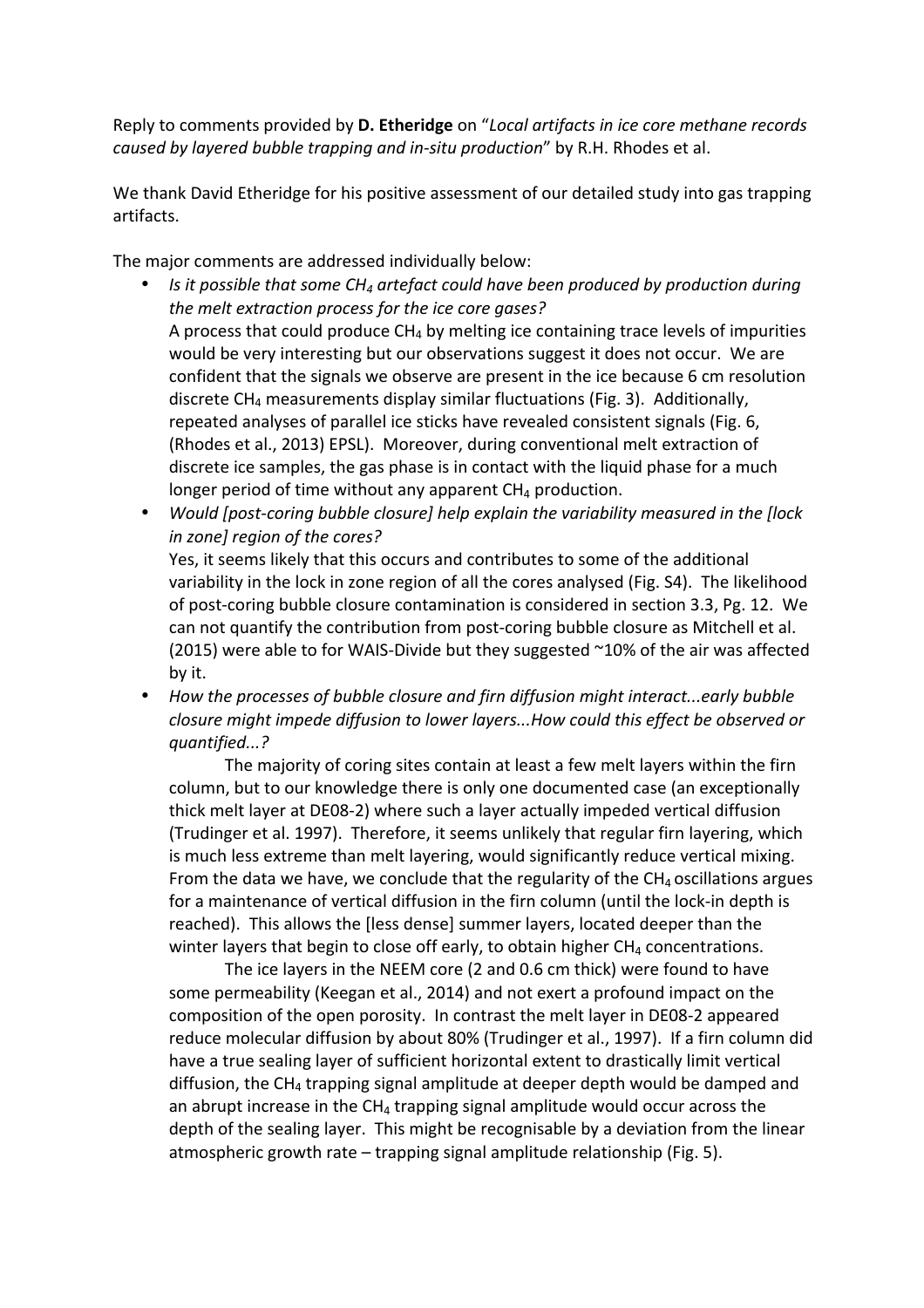- Sealing layers...have been observed...but not in sites in the present study. How *would such layers, if they existed show up in the observation presented here?* The possibility of sealing layers existing in the firn column above the lock-in zone is discussed above. Sealing layers must exist in the lock-in zone (because firn air studies show that vertical diffusion ceases) and our data provide strong support for the sealing layers at the lock-in depth being dense winter layers, as Martinerie et al. (Martinerie et al., 1992). The CH<sub>4</sub> data through the lock-in zones of three cores presented on Fig. S4 show contrasting  $CH_4$  concentration between layers, and for the high accumulation D4 site these oscillations are definitely annual. These data record the change between sealed-off, dense winter layers with low  $CH<sub>4</sub>$  values and less dense, highly permeable summer layers with high  $CH<sub>4</sub>$  values (resulting at least in part from contamination).
- Is it possible, although I understand it's probably beyond the scope of this work, that vertical movement through cracks or channels...could induce non-diffusive mixing with implications for isotopic fractionation as well as age spread? This is certainly a conceivable scenario. It has been shown at the NEEM site that non-diffusive mixing occurs within the lock-in zone (Buizert et al., 2012). The most likely explanation for this effect is dispersive mixing driven by surface pressure variations (so-called barometric pumping). The presence of channels or vertical cracks could greatly enhance dispersive mixing.

Most of the minor comments listed can be addressed with minor changes to the manuscript text or figures. Answers to specific queries are below:

- Pg. 7 lines 21-26. Where these measurements made on horizontally-adjacent ice? Yes, the text will be updated.
- Pg. 8 line 22. *The differences may also be due to the other chemical-physical processes presented in this work?* The differences in multi-decadal signal amplitude between ice core sites are primarily the result of diffusive mixing and gradual bubble occlusion which occur in

the firn pack. So yes, the gas trapping artifacts we investigate are associated with these same processes.

• Did the forest fire cause high CO in the laboratory air? Wouldn't this help to detect *ingress of ambient air?* Yes, the forest fires caused high CO values in the ambient air. In a previous study

(Rhodes et al., 2013) we were able to use the *absence* of elevated CO as indicative of ambient air and the *presence* of high CO, in conjunction with high  $CH<sub>4</sub>$  as indicative of an anomalous in-situ CH<sub>4</sub> signal. The high lab air CO prevented us from making this distinction in this study.

- How does microbial activity enhance CH<sub>4</sub> in the vicinity of melt? This remains unknown. Page 9 line 24 has been reworded in the revised manuscript to: "Anomalously high  $CH<sub>4</sub>$  values in ice cores have been linked to melt layers because a) the solubility of  $CH_4$  in water is greater than that of bulk air, and/or b) previous studies suggest a potential for CH4 production by microbial activity, via reaction pathways that are currently unknown (Campen et al., 2003; NEEM community members, 2013)."
- *Isn't the dissolved CH<sub>4</sub> released during refreezing of the layer?*